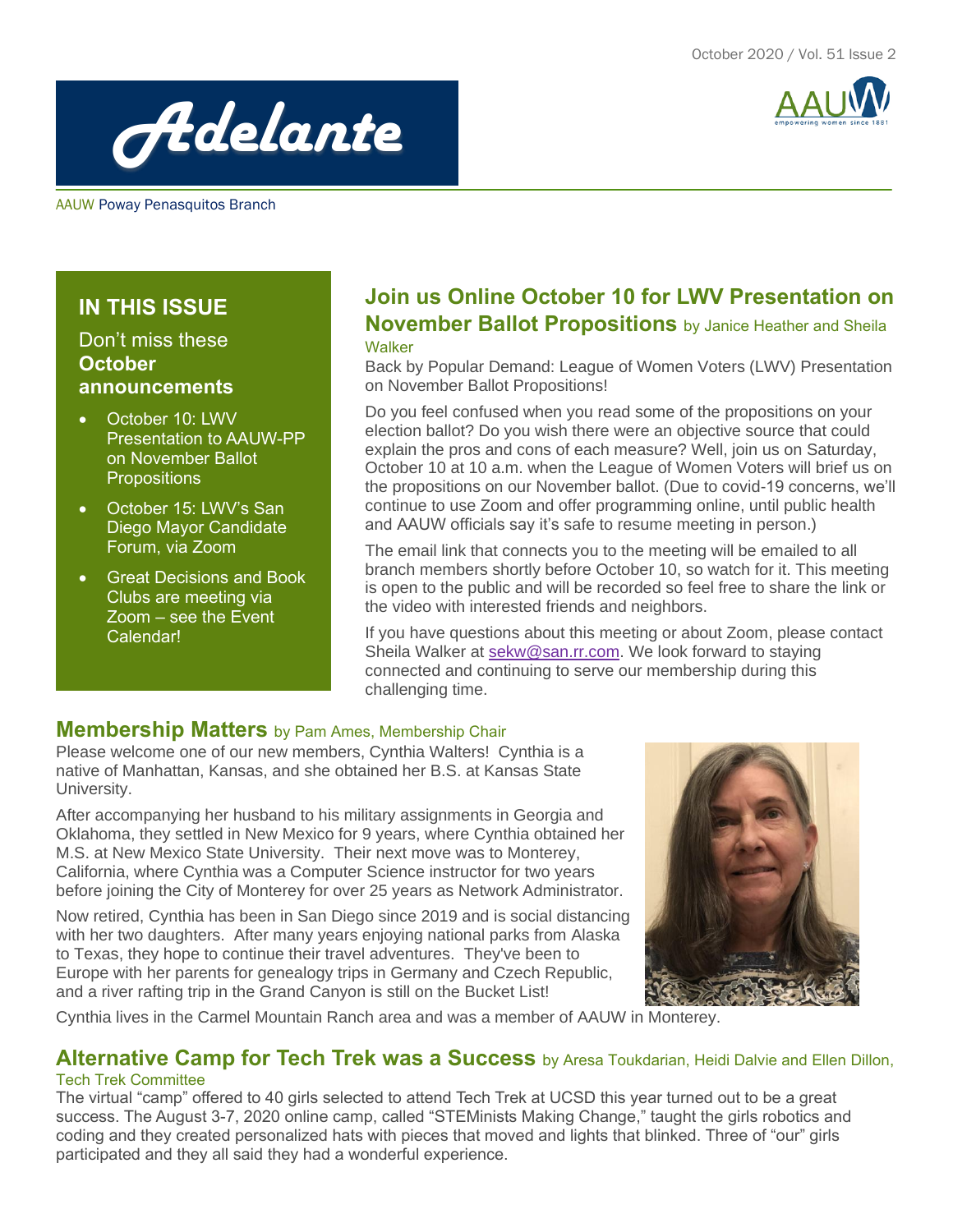After the virtual camp was over, we delivered gift bags to each of the seven girls that we had selected in March for Tech Trek 2020. In each gift bag was a book called Women in Science: 50 Fearless Pioneers Who Changed the World, a Tech Trek T-shirt, and a hand-written card encouraging these girls to stay motived to pursue STEM careers.

Dr. Mary Isaac (the director for the cancelled UCSD Camp), AAUW, and Qualcomm worked together to create this one-week alternative camp. We don't know yet what will happen with next year's Tech Trek camp, but we are pleased to know that this online alternative camp can be offered again next year, if necessary.



## **Scholarship Awards** by Joan Natoli and Jeanni Harrison

Saturday, September 12th, was a banner day for AAUW – Poway-Penasquitos and the five outstanding winners of our annual Re-entry Scholarship Awards. We had such well-deserving candidates that our board decided, for this year, to give two additional \$1000 scholarships in addition to our three annual \$2000 awards.

Our \$2000 winners are:

- Aryal Jardines: Major/Nursing, School/National University
- Breanne Hicks: Major/Education, School/San Diego Mesa, Miramar
- Miriam Leon: Major/Nursing, School/Palomar College

Our \$1000 winners are:

 Berenice Almaguer: Major/Biology, School/CSU San Marcos Tatiana Kuznetsova: Major/Business, School/Miramar Community College

We wish our winners all the best and hope to keep in touch by inviting them to our public meetings such as League of Women Voters presentation in October and connect these women with the AAUW college regional college clubs online.



We request that your fall contributions be weighted towards the scholarship fund. Thank you for your great support this year!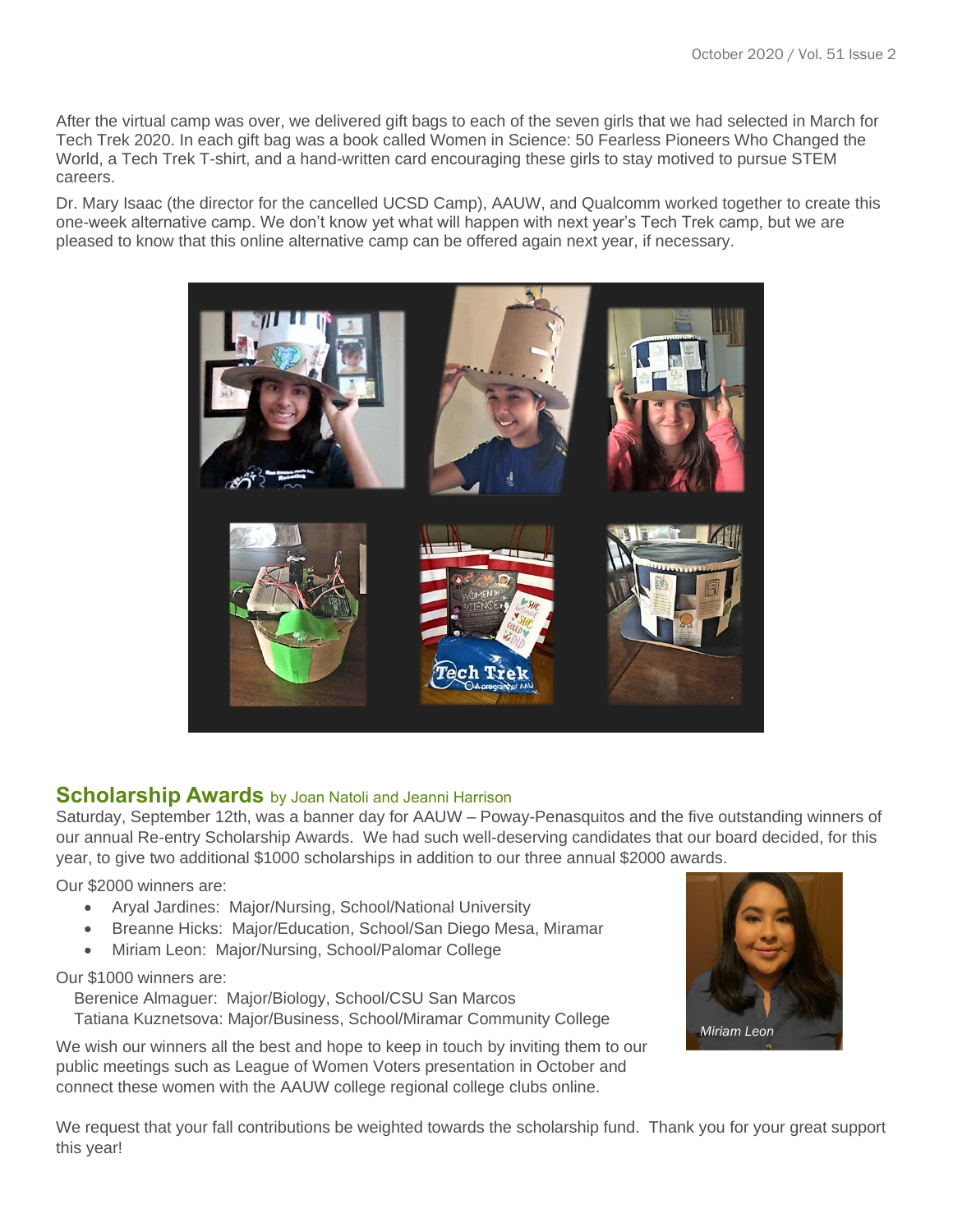#### **AMERICAN ASSOCIATION OF UNIVERSITY WOMEN POWAY PENASQUITOS BRANCH**

*Diversity Statement* In principle and practice, AAUW values and seeks a diverse membership. There shall be no barriers to full participation in this organization based on gender, race, creed, age, sexual orientation, national origin, disability, or class

#### *Mission Statement*

AAUW advances equality for women and girls through advocacy, education, philanthropy, leadership, and research.

#### *AAUW's Value Promise*

By joining AAUW, you belong to a community that breaks through educational and economic barriers so that all women and girls have a fair chance.

**National AAUW** [www.aauw.org](http://www.aauw.org/) **California AAUW**

[www.aauw-ca.org](http://www.aauw-ca.org/)

**PowayPenasquitos AAUW** [www.powayarea](http://www.powayarea-ca.aauw.net/)[ca.aauw.net](http://www.powayarea-ca.aauw.net/)

[aauwboard@gmail.co](mailto:aauwboard@gmail.com) [m](mailto:aauwboard@gmail.com)

AAUW Poway Penasquitos Branch is a 501(c)3 corporation

**President:** Cathy Burciaga **Programs/1st Vice Presidents:** Janice Heather & Sheila Walker **Membership:** Pam Ames

**Secretary:** Karen McGurk **Treasurer:** Michelle Blasberg

## **Speech Trek** by Marie Dye

Next year will be our branch's third year to participate in this California AAUW contest! The topic for 2021 is: "Has social media helped or hindered the breaking down of barriers for women and girls?" The contest will be held over Zoom video conferencing on Saturday, January 30, 2021.

#### **How can you help?**

- We need a judge (since the contest will be held virtually, the judge can be from anywhere in the U.S. but not an AAUW California member).
- Be a mentor/coach.
- Publicity! A flyer will be sent to each branch member for you to post, email or text to anyone you know who may be interested.

The committee of Miriam Lauff, Michelle Blasberg, Honorine Nocon and Joan Thompson look forward to working on another successful speech competition.

## **Public Policy – Be an Informed Voter** by Harriet Gerza

It's time to get informed about the ballot issues and candidates!

The League of Women Voters (LWV) is a nonpartisan political organization that encourages informed and active participation in government, works to increase understanding of major public policy issues, and influences public policy through education and advocacy. They are sponsoring many Zoom events to help the public be informed and their website is a great starting point for gathering information.

Ballot measures can often be confusing and LVW's non-partisan "prop talks" help break down each measure. Join them on October 3 at 10-11:30 a.m. for a review of this year's ballot propositions. [https://my.lwv.org/california/san-diego/event/hot-topic-saturday-prop](https://my.lwv.org/california/san-diego/event/hot-topic-saturday-prop-talk)[talk](https://my.lwv.org/california/san-diego/event/hot-topic-saturday-prop-talk)

Don't miss LWV's San Diego Mayor Candidate Forum on October 15 at 4-5 p.m. [https://my.lwv.org/california/san-diego/event/candidate-forum-san-diego-mayor-league](https://my.lwv.org/california/san-diego/event/candidate-forum-san-diego-mayor-league-hosted)[hosted](https://my.lwv.org/california/san-diego/event/candidate-forum-san-diego-mayor-league-hosted)

See the full list of League of Women Voters events at: [https://my.lwv.org/california/san-diego/calendar.](https://my.lwv.org/california/san-diego/calendar)

Did you know that every registered voter in California will receive a ballot in the mail, about a month before November 3, Election Day? You can choose to return the ballot by mail, drop it off, or instead vote in person. For more information about how to register and what is on your ballot:

<https://registertovote.ca.gov/> <http://www.easyvoterguide.org/> <https://votersedge.org/ca>

All San Diego Public Library branches will be Mail Ballot Drop Off locations from Tuesday, October 6, through Tuesday, November 3. [https://www.sandiego.gov/public](https://www.sandiego.gov/public-library/locations)[library/locations](https://www.sandiego.gov/public-library/locations)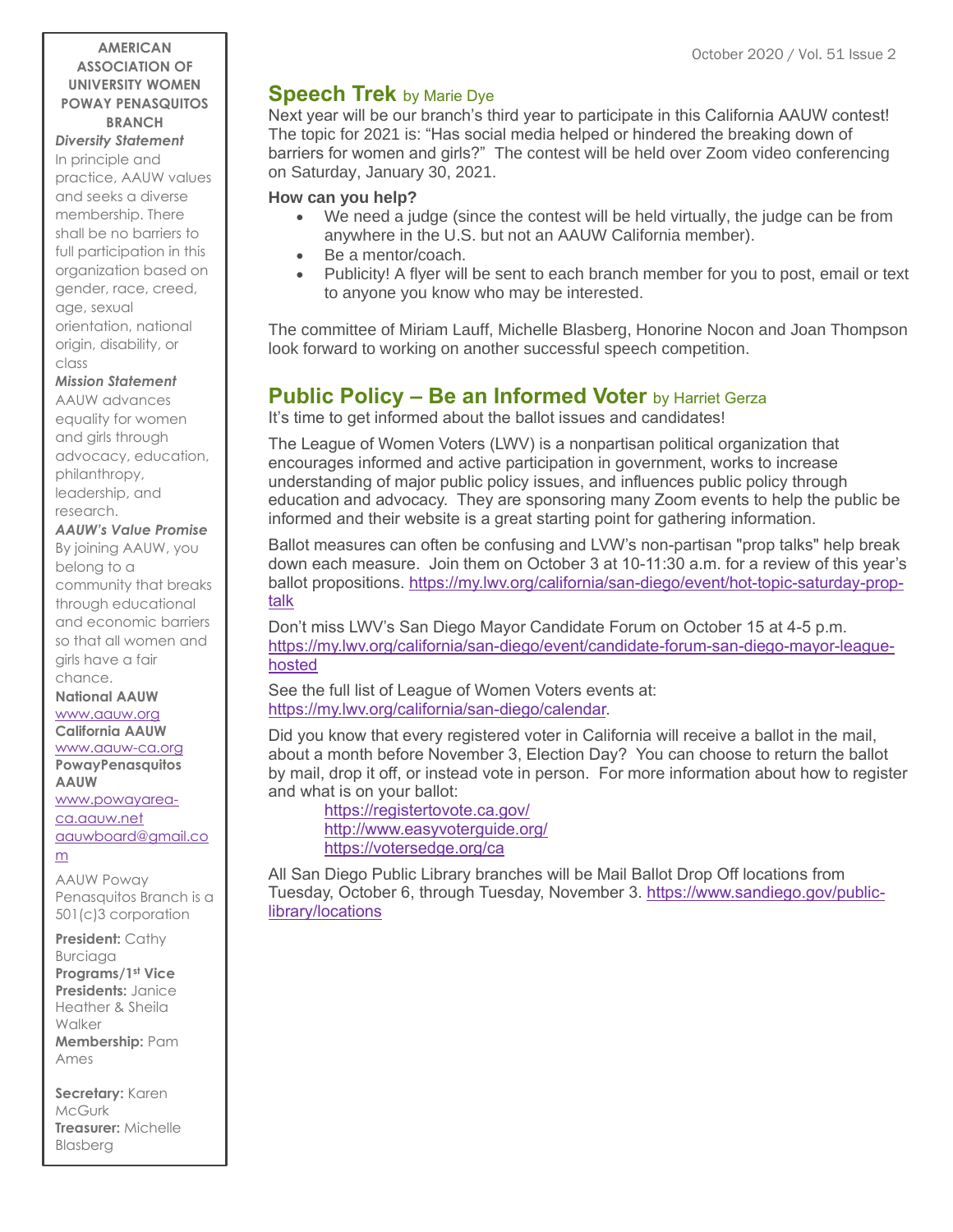## **AAUW POWAY PENASQUITOS CALENDAR OF EVENTS**



# **2020**

| October 1st<br>Thursday<br>6.30 pm<br>October 10th<br><b>Saturday</b><br><b>GENERAL</b><br><b>MEETING</b><br>10:00 a.m.<br>to 12 p.m. | <b>Great Decisions</b><br><b>Marie Dye</b><br>858-538-1689<br>mdye@san.rr.com<br><b>General Meeting</b><br><b>Program Co-chairs</b><br><b>Janice Heather</b><br>janiceheather@hotmail.com<br>Sheila Walker<br>sekw@san.rr.com | Topic: The Philippines and the U.S. -<br>change with continuity<br>Leader: TBD<br><b>Hostess: ZOOM</b><br><b>General Meeting</b><br>Topic: League of Women Voters<br>update on November ballot<br>propositions<br><b>Hostess: ZOOM</b>                                                                                                                         | RSVP: Marie Dye if you are<br>interested. Contact Marie Dye for an<br>invite. She will send you a ZOOM<br>invitation. All are welcome to join the<br>discussion.<br>The ZOOM link invitation will be<br>sent to the whole membership a<br>few days before the October 10th<br>meeting. Look for it!<br>For more information email: |
|---------------------------------------------------------------------------------------------------------------------------------------|-------------------------------------------------------------------------------------------------------------------------------------------------------------------------------------------------------------------------------|----------------------------------------------------------------------------------------------------------------------------------------------------------------------------------------------------------------------------------------------------------------------------------------------------------------------------------------------------------------|------------------------------------------------------------------------------------------------------------------------------------------------------------------------------------------------------------------------------------------------------------------------------------------------------------------------------------|
| October 20 <sup>th</sup><br>Tuesday<br>1:30 p.m.                                                                                      | <b>3rd Tuesday with Books</b><br>Pam Ames<br>858-578-4283<br>619-889-6229 (cell)<br>pamames123@gmail.com                                                                                                                      | Woman of Troublesome Creek by Kim<br>Michele Richardson The hardscrabble folks<br>of Troublesome Creek have to scrap for<br>everything-everything except books, that is.<br>Thanks to Roosevelt's Kentucky Pack Horse<br>Library Project, Troublesome's got its very<br>own traveling librarian, Cussy Mary Carter.<br><b>Discussion Leader: Janine Reeder</b> | aauwboard@gmail.com<br>Pam Ames will send the ZOOM<br>invitation.<br>You want to read the book and<br>join the group?<br>Email Pam by October 13th                                                                                                                                                                                 |
| October 22nd<br>Thursday<br>7 pm                                                                                                      | <b>Thursday Evening Book</b><br>Ann Morgan - 858-484-5290<br>annmmorgansd@yahoo.com<br><b>Berina Pennington</b><br>858-722-9628<br>berina@san.rr.com                                                                          | The Dutch House by Ann Patchett<br>Set over the course of five decades, The<br>Dutch House is a dark fairy tale about two<br>smart people who cannot overcome their<br>past.<br><b>Discussion Leader: Lyn Johnston</b>                                                                                                                                         | Ann Morgan will send the<br><b>ZOOM</b> invitation.<br>You have read the book and want to<br>join the group?<br>Email Ann by October 19th                                                                                                                                                                                          |
| October 26 <sup>th</sup><br>Monday<br>1:30 p.m.                                                                                       | <b>Mystery Book Group</b><br>Pamela Meyer<br>858-449-5096<br>pamela.me4@gmail.com                                                                                                                                             | Heaven, My Home by Attica Locke<br>9-year-old Levi King knew he should have left<br>for home sooner; now he is alone in the<br>darkness of vast Caddo Lake, in a boat whose<br>motor just died. A sudden noise distracts him<br>- and all goes dark.<br><b>Discussion Leader: Joan Thompson</b>                                                                | Pam Meyer will send the<br><b>ZOOM</b> invitation.<br>You have read the book and want to<br>join the group?<br>Email Pam by October 23rd                                                                                                                                                                                           |
| <b>October</b><br>Different<br>Saturdays                                                                                              | <b>Hikers</b><br>Gayle Ziaskas<br>858-484-7596619-855-<br>4071gzia@aol.com                                                                                                                                                    | <b>Happy Hikers</b><br>Right now, the Happy Hikers are continuing<br>to follow COVID-19 restrictions related to<br>group gatherings.                                                                                                                                                                                                                           | <b>Gayle Ziaskas</b><br>We hope the hikers are continuing to walk<br>either on their or with family members or<br>close friends.                                                                                                                                                                                                   |
| <b>October</b><br>Mondays<br>7 p.m.                                                                                                   | <b>Games Group</b><br>Lyn Johnston<br>858-831-0052<br>lynjohn@san.rr.com                                                                                                                                                      | <b>Games Group</b><br>Right now, the Games interest group is<br>continuing to follow COVID-19 restrictions<br>related to group gatherings.                                                                                                                                                                                                                     | <b>Lyn Johnston</b><br>Hopefully, you are playing games with<br>your family and friends.                                                                                                                                                                                                                                           |